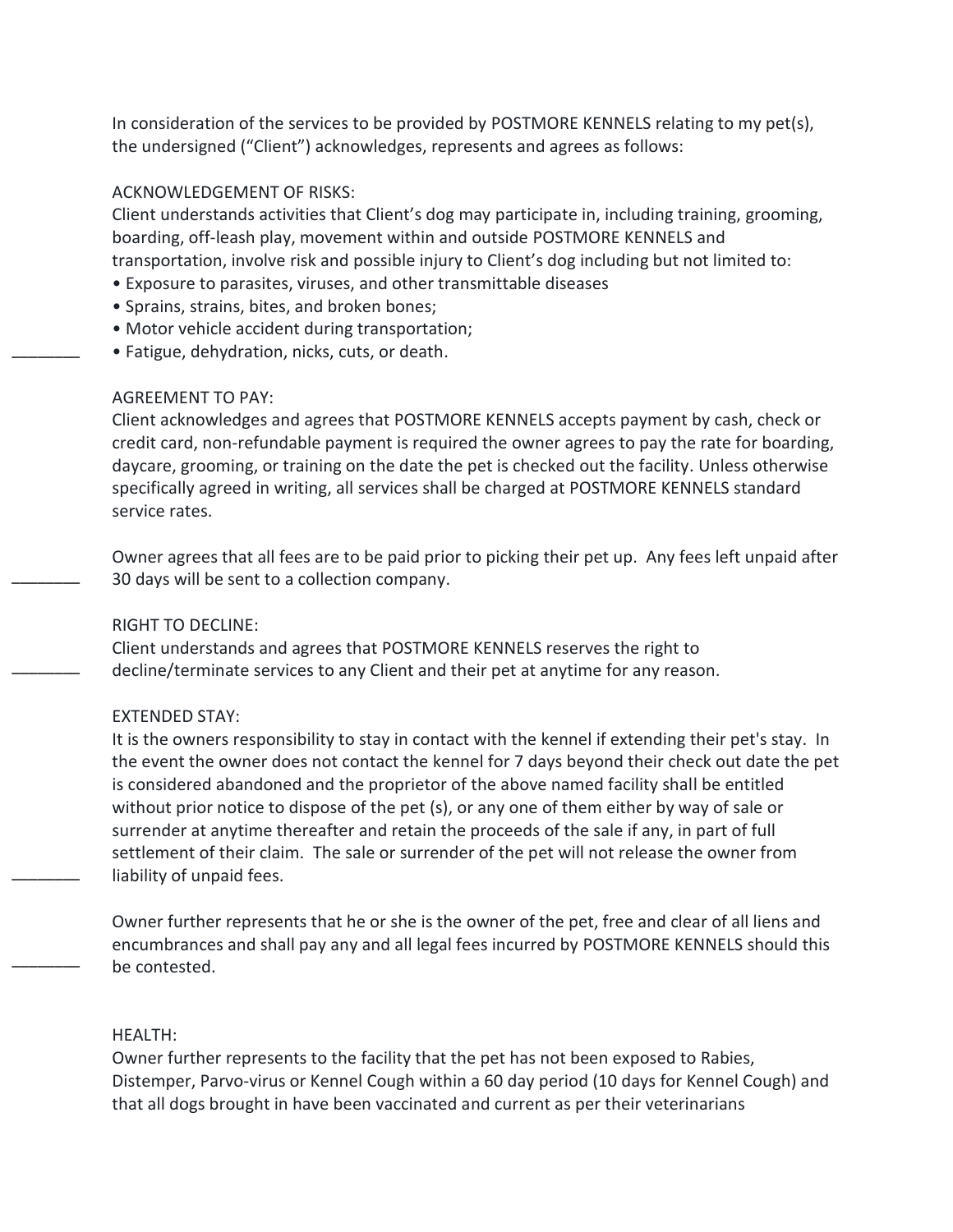recommendation against rabies, parvo-virus, distemper and Bordetella. Proof of vaccination must be provided at check in or prior. We strongly recommend that the Bordetella vaccine be administered every 6 months, however we will honor an annual due date when administered and recommended by your veterinarian. We do not administer any vaccines here. It is the owners responsibility to prove that all vaccines are current PRIOR to leaving their dog. Your dog will not be permitted to stay if you have not proven via vet records that your dog's vaccines are current.

#### DISCLOSURE OF PET'S SPECIFIC CHARACTERISTICS:

The facility shall exercise reasonable care for the dog delivered by the owner to the facility for boarding, daycare, grooming or training. The owner further agrees to be solely responsible for any and all acts or behavior of said dog while it is in the care of the facility.

# VETERINARIAN CARE:

\_\_\_\_\_\_\_\_

\_\_\_\_\_\_\_\_

\_\_\_\_\_\_\_\_

 $\overline{\phantom{a}}$ 

\_\_\_\_\_\_\_\_

If the pet becomes ill or if the state of the animals health otherwise requires professional attention, the kennel, in its sole discretion, may engage the services of a veterinarian or administer medicine or give other requisite attention to the animal, and the expenses thereof shall be paid or reimbursed to POSTMORE KENNELS by the owner. The owner hereby authorizes and holds harmless their veterinarian to share/release any and all information regarding the health and or treatment of their dog before, during and after boarding at this facility, including follow up. A \$25.00 transportation fee is charged for all trips to and from the kennel's veterinarian.

POSTMORE KENNELS shall not be held responsible for any injury, illness, theft or death of a pet occurred during its stay at the facility. The Owner understands that dogs are living animals and as such unexpected things happen and the owner assumes all responsibility should their dog attack or be attacked by another dog or otherwise be injured. The owner also understands that all dogs handle boarding facilities differently. Boarding or daycare can be stressful for some dogs and the owner understands that they may develop diarrhea or other illness/symptoms aggravated or brought on by stress.

# WAIVER, RELEASE & INDEMNITY:

Client agrees that if Client's pet is injured Client, Client's child(ren), any third party suffers personal injury or if any of Client's or any third party's property is lost or damaged in the course of participating in activities with, or under the care and control of, POSTMORE KENNELS or in connection with any services provided to Client and/or Client's pet(s) by POSTMORE KENNELS (collectively, "Claims"), POSTMORE KENNELS shall have no liability to Client for any Claims and Client waives and releases POSTMORE KENNELS from any and all such Claims. In addition, with respect to all Claims, Client hereby agrees to indemnify, protect, defend and hold harmless POSTMORE KENNELS from any and all liabilities, claims, demands, causes of actions, costs and expenses (including, without limitation, attorneys' fees and medical/veterinary costs) which are directly or indirectly related to, arise out of, or are in any way connected with any Claims.